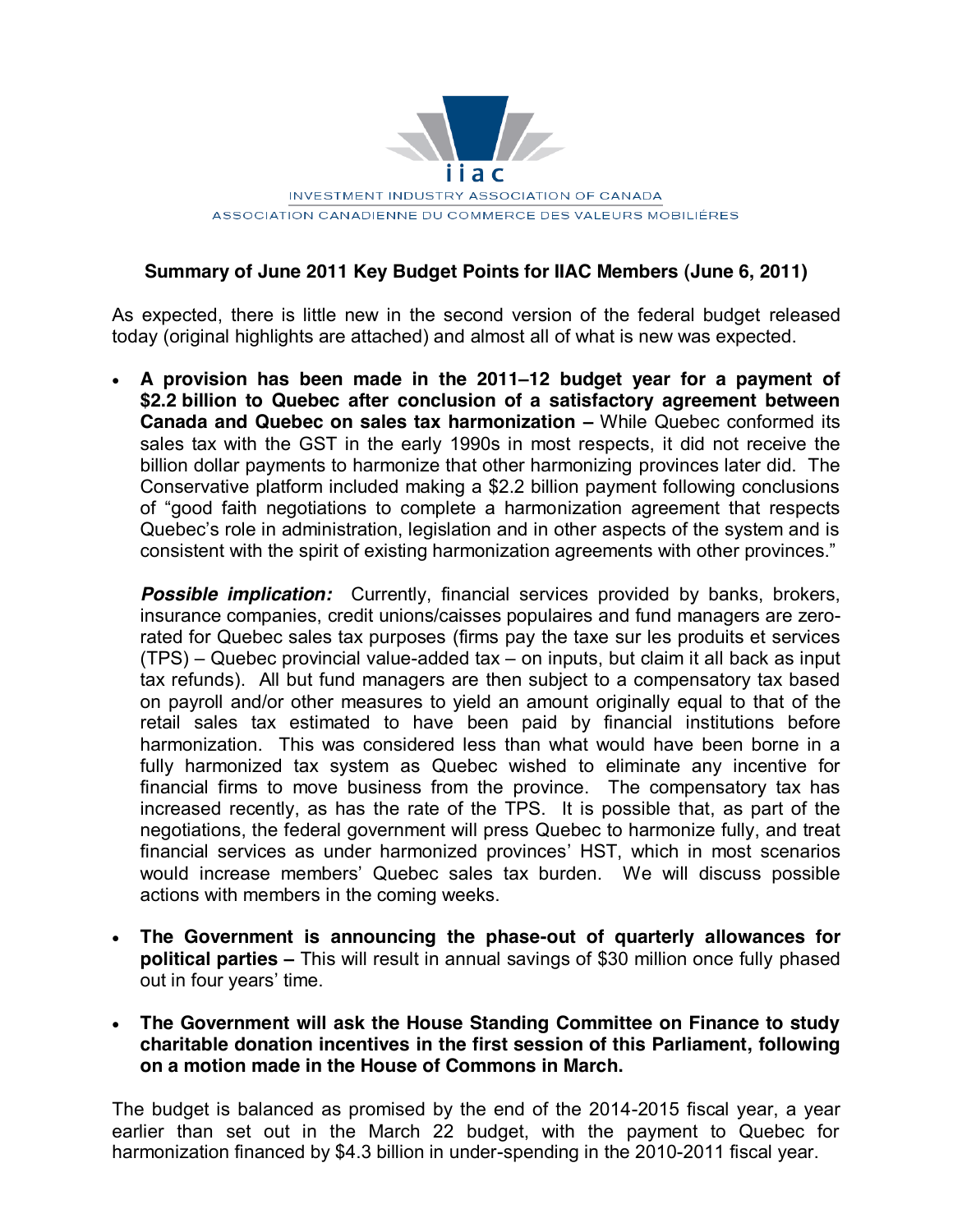## **BUDGET HIGHLIGHTS**

#### **Proposed tax relief for Canadian business:**

- Extending the temporary 15% Mineral Exploration Tax Credit for an additional year until March 31, 2012, which will support eligible exploration until the end of 2013.
- Extending the accelerated capital cost allowance treatment for investments in manufacturing and processing machinery and equipment for two years.
- Aligning deduction rates for intangible capital expenses in oil sands projects with rates in the conventional oil and gas sector.
- Reducing red tape to lessen the compliance burden on small businesses through the Red Tape Reduction Commission *[Note: IIAC has made representations to this commission to reduce unnecessary compliance costs for not only smaller but all IIAC members; they are largely in the tax reporting area]*.
- Providing a temporary Hiring Credit for Small Business of up to \$1,000 against a small firm's increase in its 2011 Employment Insurance (EI) premiums over those paid in 2010.
- Extending work-sharing agreements by up to 16 weeks so companies can avoid layoffs by offering EI benefits to workers willing to work a reduced work week while their company recovers.
- Renewing the Best 14 Weeks and Working While on Claim EI pilot projects for one year.
- Providing \$20 million over two years to help the Canadian Youth Business Foundation to support young entrepreneurs.
- Providing \$80 million in new funding over three years through the Industrial Research Assistance Program to help small and medium-sized businesses accelerate their adoption of key information and communications technologies through collaborative projects with colleges.

#### **Improving registered savings and investment programs:**

- Introducing anti-avoidance rules for Registered Retirement Savings Plans (RRSPs) matching (generally for effect after Budget Day) the advantage, prohibited investment, and non-qualified investment rules that apply to Tax-Free Savings Accounts (TFSAs). *[Note: In discussions with Finance officials in the lock-up, it was noted that the industry may want to reconfirm the CRA's ruling regarding advantages for commission rebates].*
- Increasing flexibility to access Registered Disability Savings Plan (RDSP) assets for beneficiaries with shortened life expectancies (for effect after 2010) and following through on the commitment to review the RDSP in 2011. *[Note: The latter should allow IIAC to press for simplification of a number of measures]*
- x Providing up to \$10 million a year in tax relief by allowing transfers between subscribers in individual plans of siblings with the same flexibility as for subscribers in family plans have for Registered Education Savings Plans (RESPs) and in assistance to Canadian post-secondary students who study abroad (for effect after 2010).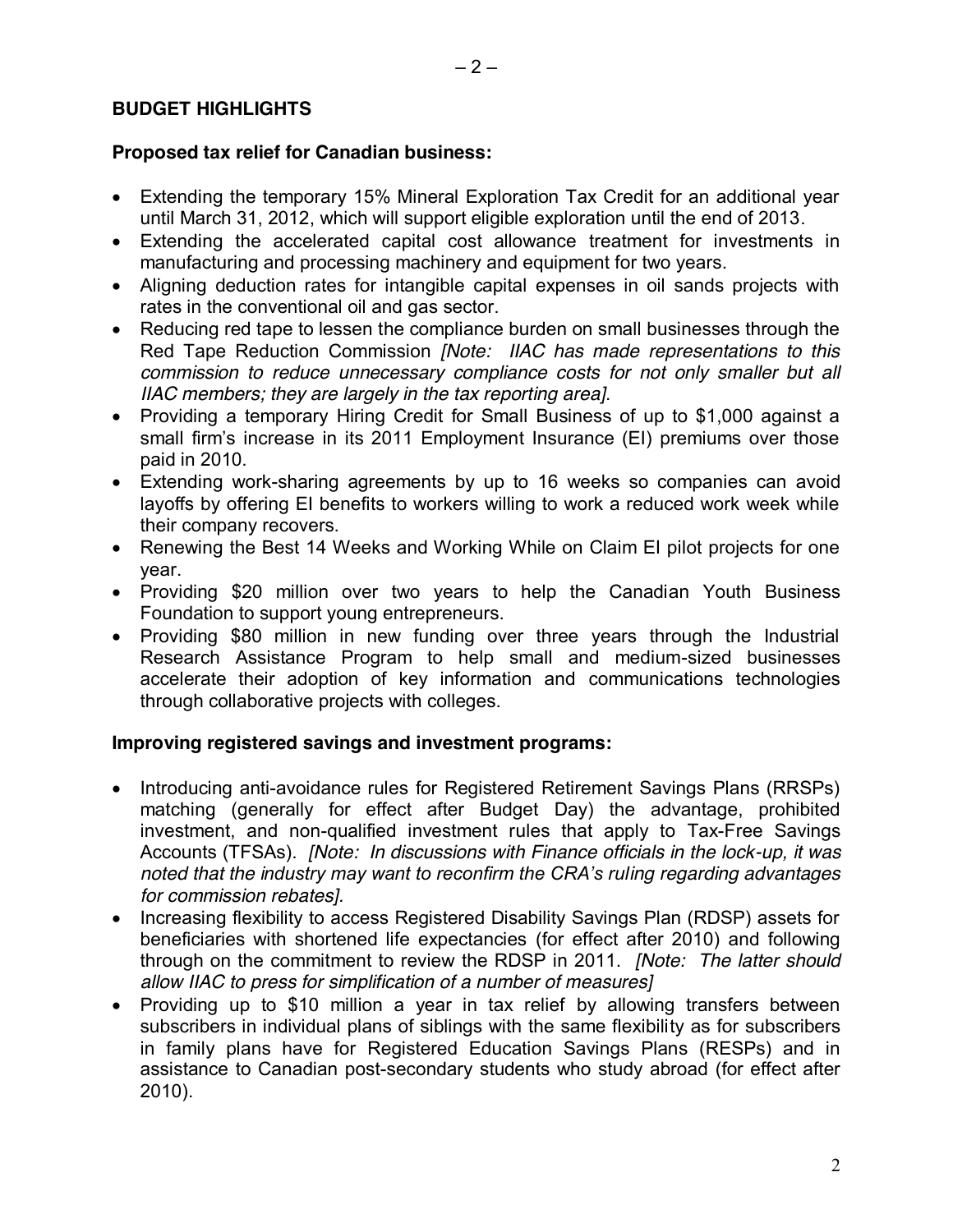- Bringing Individual Pension Plan (IPPs) rules more in line with Registered Retirement Income Funds (RRIFs) for effect 2012 and subsequent years. *[Note: This may be of concern to some members serving the wealth management clients]*
- Applying tax on split income (capital gains) on or after Budget Day in certain cases.
- Consulting on Employee Profit Sharing Plans (to the extent that they may be being used by some companies to void making Canada Pension Plan contributions).
- Making additional tax avoidance changes (e.g., with respect to deferral of corporate taxes by use of partnerships, the stop-loss rules on the redemption of a share).
- x *[Note: No additional details regarding pooled registered pension plans were provided in the budget; Finance staff in the lock-up confirmed that no changes to eliminate payroll taxes on contributions to Group RRSPs had been announced but suggested that the IIAC make its representations in this regard to Finance in its upcoming submission on the PRPPs, which has been done].*

#### **Strengthening the Canadian retirement income system:**

- Enhancing the Guaranteed Income Supplement (GIS) for those seniors who rely almost exclusively on their Old Age Security and the GIS and may therefore be at risk of experiencing financial difficulties, providing a new top-up benefit of up to \$600 annually for single seniors and \$840 for couples, improving the financial security of more than 680,000 seniors across Canada.
- Changing federal rules to eliminate the mandatory retirement age for federally regulated employees.

# **Regarding the financial sector:**

- Introducing legislation to reinforce the stability of Canadian housing finance and strengthen the mortgage insurance regime.
- Moving forward on the recommendations of the Task Force on Financial Literacy, and announcing the Government's intention to appoint a Financial Literacy Leader to promote national efforts.
- Enhancing consumer protection by banning unsolicited credit card cheques and developing measures related to network-branded prepaid cards.

# **For individual Canadians:**

- Providing nearly \$870 million over two years (\$400 million in 2011/12) to address climate change and air quality, including extension of the ecoENERGY Retrofit  $-$ Homes program; more information will follow from the federal government.
- Introducing a new 15% non-refundable Family Caregiver Tax Credit on an amount of \$2,000 that will provide tax relief to caregivers of all types of infirm dependent relatives including spouses, common-law partners and minor children.
- Removing the limit on the amount of eligible expenses that caregivers can claim under the Medical Expense Tax Credit in respect of financially dependent relatives.
- Introducing a new 15% Children's Arts Tax Credit, provided on up to \$500 of eligible expenses for programs associated with children's artistic, cultural, recreational and developmental activities.